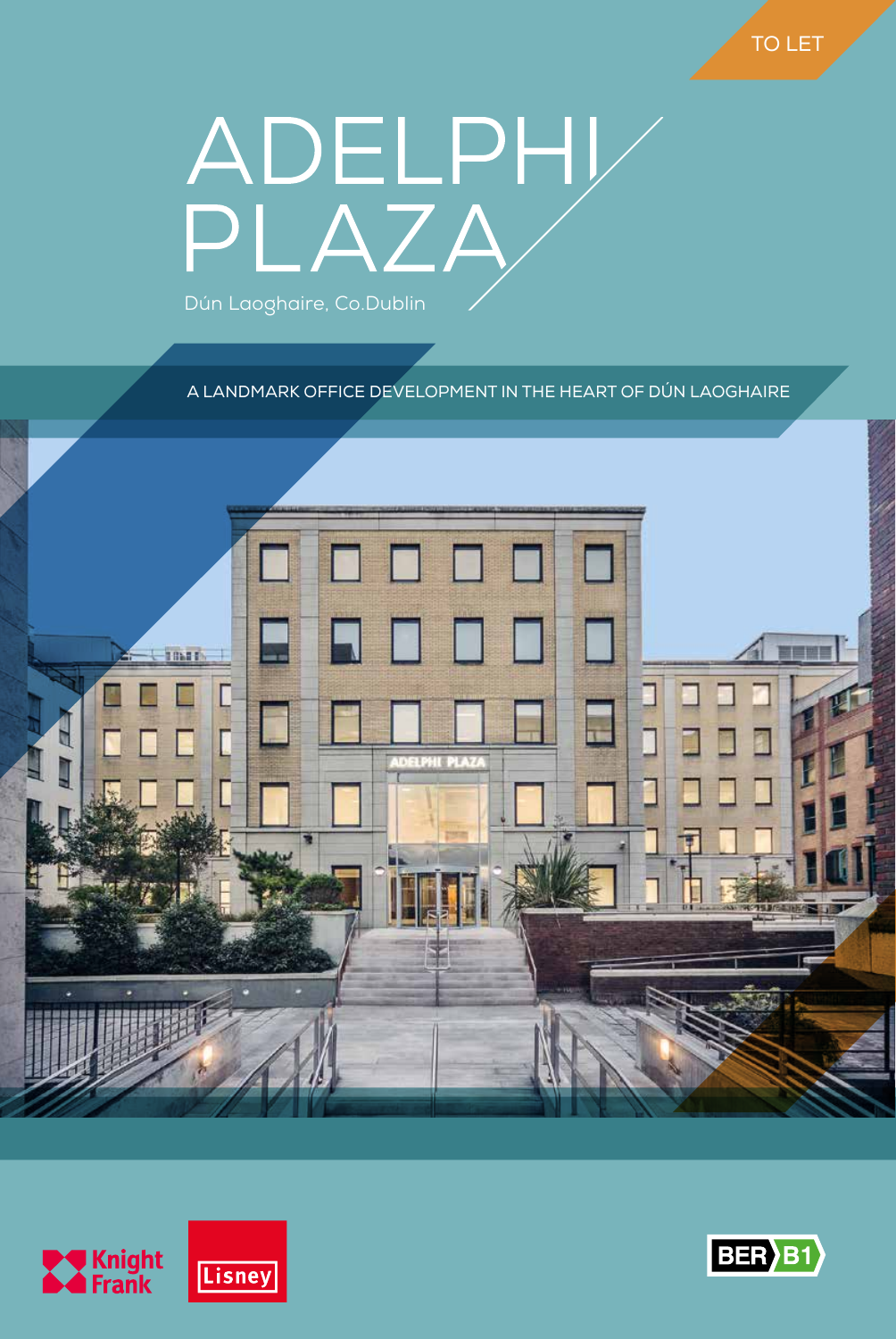The intelligent design of the building provides accommodation that can be offered in its entirety or in separate blocks. Block D/E extends to approximately 31,900 sq.ft. and Block F which is approximately 31,000 sq.ft., both over 5 floors. Specification includes new suspended ceilings, new recessed category II lighting, new air conditioning, raised access floors and floor boxes wired for power. The building also has the benefit of 52 secure basement car parking spaces. Adelphi Plaza caters for the modern office occupier boasting an impressive reception area which has the benefit of two meeting rooms, available for the shared use of all tenants in the building.







Adelphi Plaza is a 5 storey over basement modern office building which extends to approx. 62,900 sq.ft. The building has been upgraded to an exceptionally high standard and offers modern office accommodation of outstanding quality. With stunning views over Dublin Bay, Adelphi Plaza sets the benchmark in suburban office accommodation.



Dún Laoghaire is an elegant, vigorous, vibrant, sophisticated and richly characterful suburb of Dublin.



Dún Laoghaire is one of Dublins most popular suburbs and is located just 8 kilometers south of Dublin City Centre. Overlooking Dublin Bay, and with its own marina, Dún Laoghaire is a busy and thriving town with a rich maritime history.

Adelphi Plaza occupies a prominent position within the Adelphi Centre, a landmark development situated on George's Street, in the heart of Dún Laoghaire's town centre and offers panoramic views over Dublin Bay.





# **Lifestyle**

Everything you could possibly want is within strolling distance.

The busy town of Dún Laoghaire offers occupiers a host of amenities on their doorstep. Relax and enjoy your surroundings in some of the many cafés, bars and restaurants that are on offer.

- Nando's
- Leonardo Coffee
- 40 Foot
- Milano
- Itsa Bagel
- Gilbert and Wright
- Hartleys Restaurant
- Costa Coffee
- Cavistons
- Insomnia • Real Gourmet Burger
- Starbucks
- Fallon & Byrne



ando: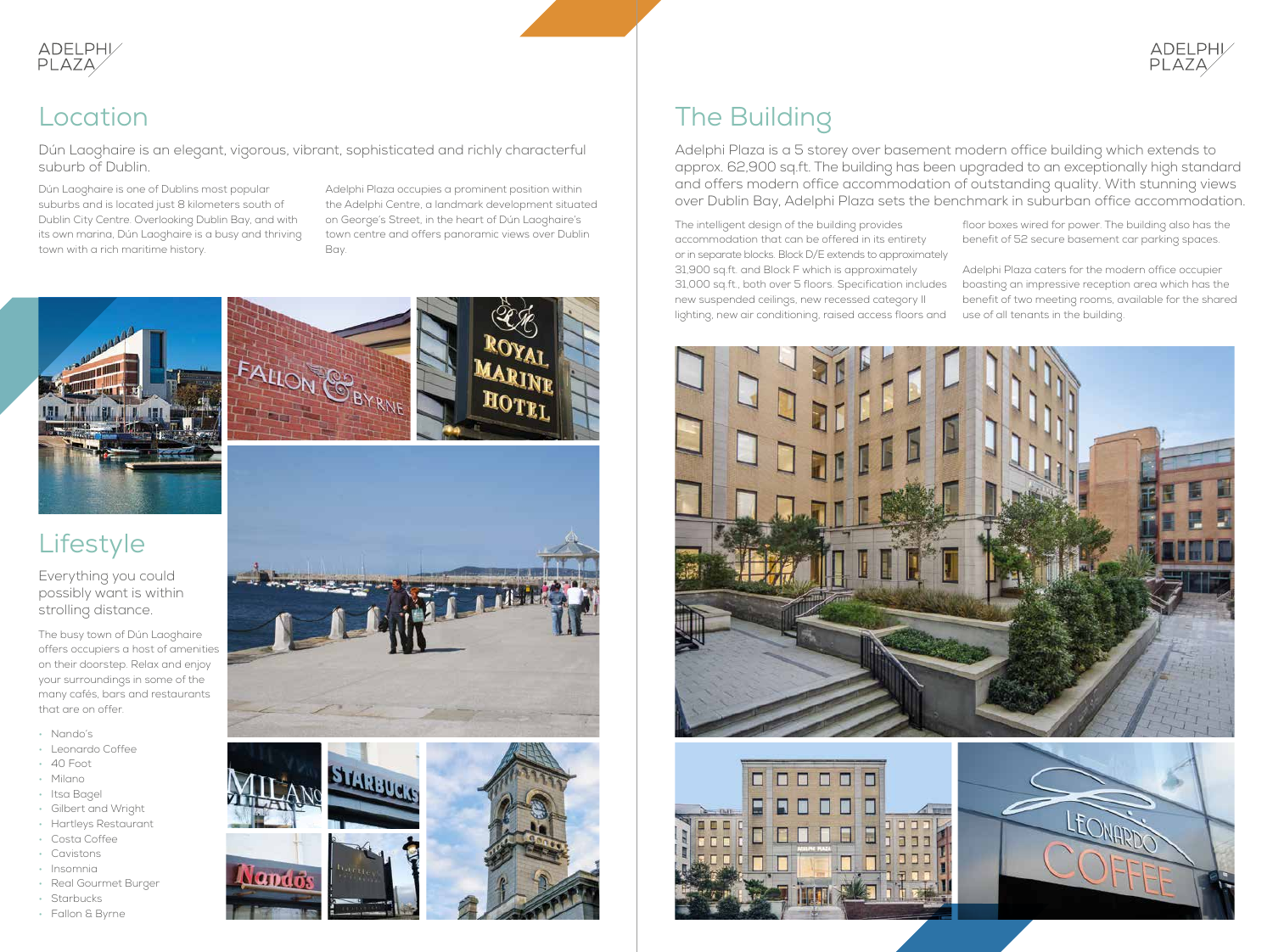#### **Main Reception**

- **Floor /** 300x600mm Jura Grey-Blue Limestone tiles
- **Floor Meeting Rooms /** Milliken UPSHOT 42-41 Linen 600x600 carpet tiles with 300x600mm Milliken Mortise JUX 39 border carpet tiles Feature Wall Panel **/** Walnut veneer panelling
- **Reception Desk /** Brushed stainless steel border

and shelf around Lacobel Pastel Green 1604 back- painted glass panel with Hi-Macs Arctic White worktop

- **Ceiling /** Painted matt white with recessed spot lights
- **Floor Mat Well /** Ferrum Entrada Aluminium entrance mat well with standard grey wiper strips

# ADELPHI/<br>PLAZA/

# Specifications

#### **Open Plan Office Finishes**

- **Air Conditioning /** VRF system providing heating and cooling and recycling elements
- **Floor /** Screw fixed metal raised access flooring with floor boxes 1:10sq.m
- **Ceiling /** 600x600mm Armstrong Ultima+ Microlook 90 ceiling tiles. Brushed finish linear slot diffusers set in MF plasterboard ceiling perimeter





#### **BER Details**

#### • **BER** B1

- **•** BER No: 800361347
- **•** Energy Performance Indicator: 188.57 kWh/m²/yr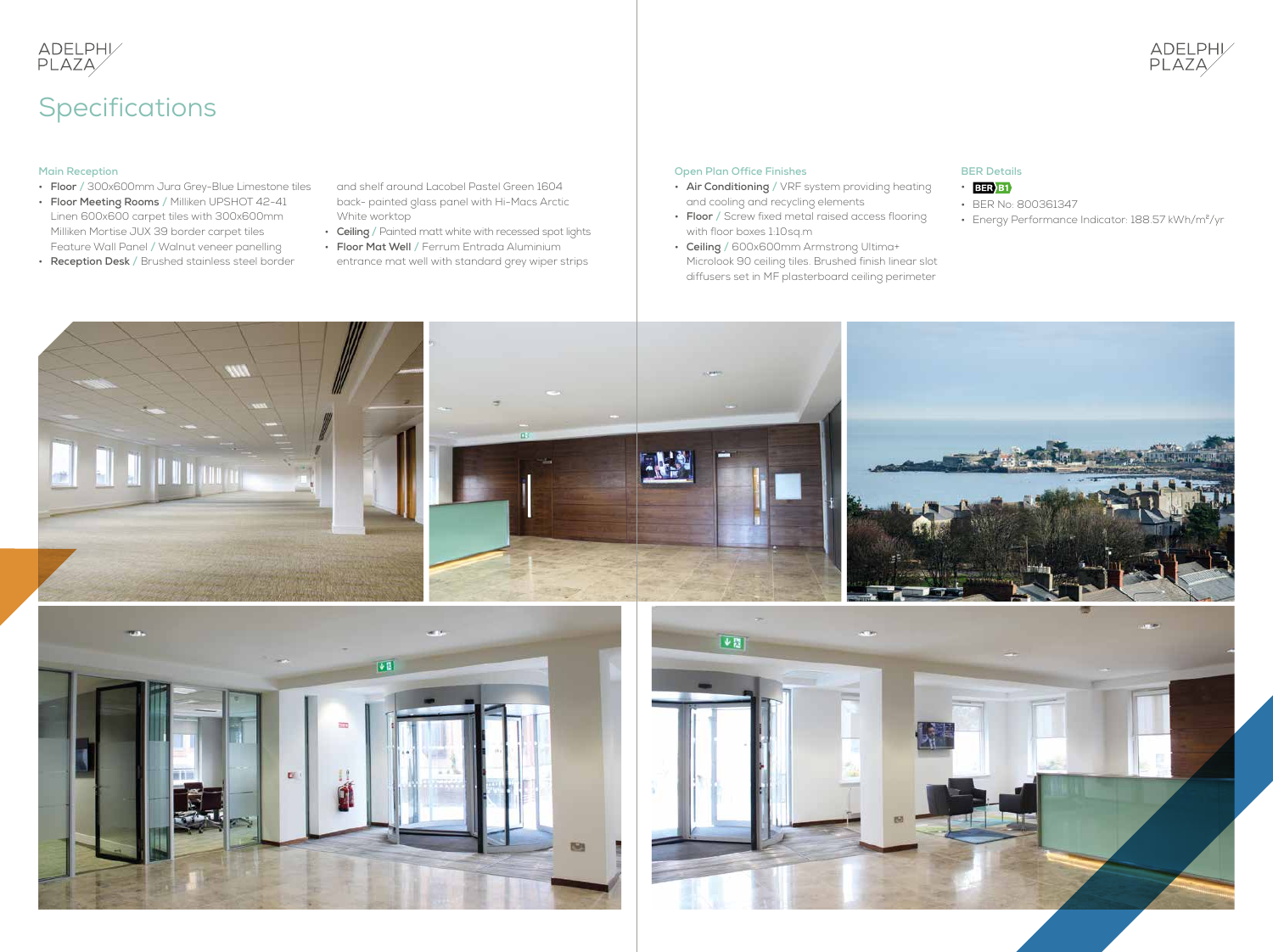#### **Schedule of Accommodation**

(Approximate Gross Internal Floor Areas)

## Floor Plan

\*The above floor areas include a pro rata share of the Ground Floor reception



| Floor           | Block F   | Block D   | Block F   | Total Availab |
|-----------------|-----------|-----------|-----------|---------------|
|                 | (Sq.fit.) | (Sq.fit.) | (Sq.fit.) | (Sq.fit.)     |
| Ground Floor    | Reception | I FT      | I FT      | LET           |
| First Floor     | 2.072     | 4.737     | 6.259     | 13.068        |
| Second Floor    | 2.068     | 4.728     | 6.241     | 13,037        |
| Third Floor     | I FT      | 4.729     | 6.243     | 10.972        |
| Fourth Floor    | I FT      | I FT      | I FT      | <b>IFT</b>    |
| Total Available | 4.140     | 14.194    | 18.743    | 37,077        |
|                 |           |           |           |               |



E

 $\left( -z\right)$ 

 $\blacksquare$